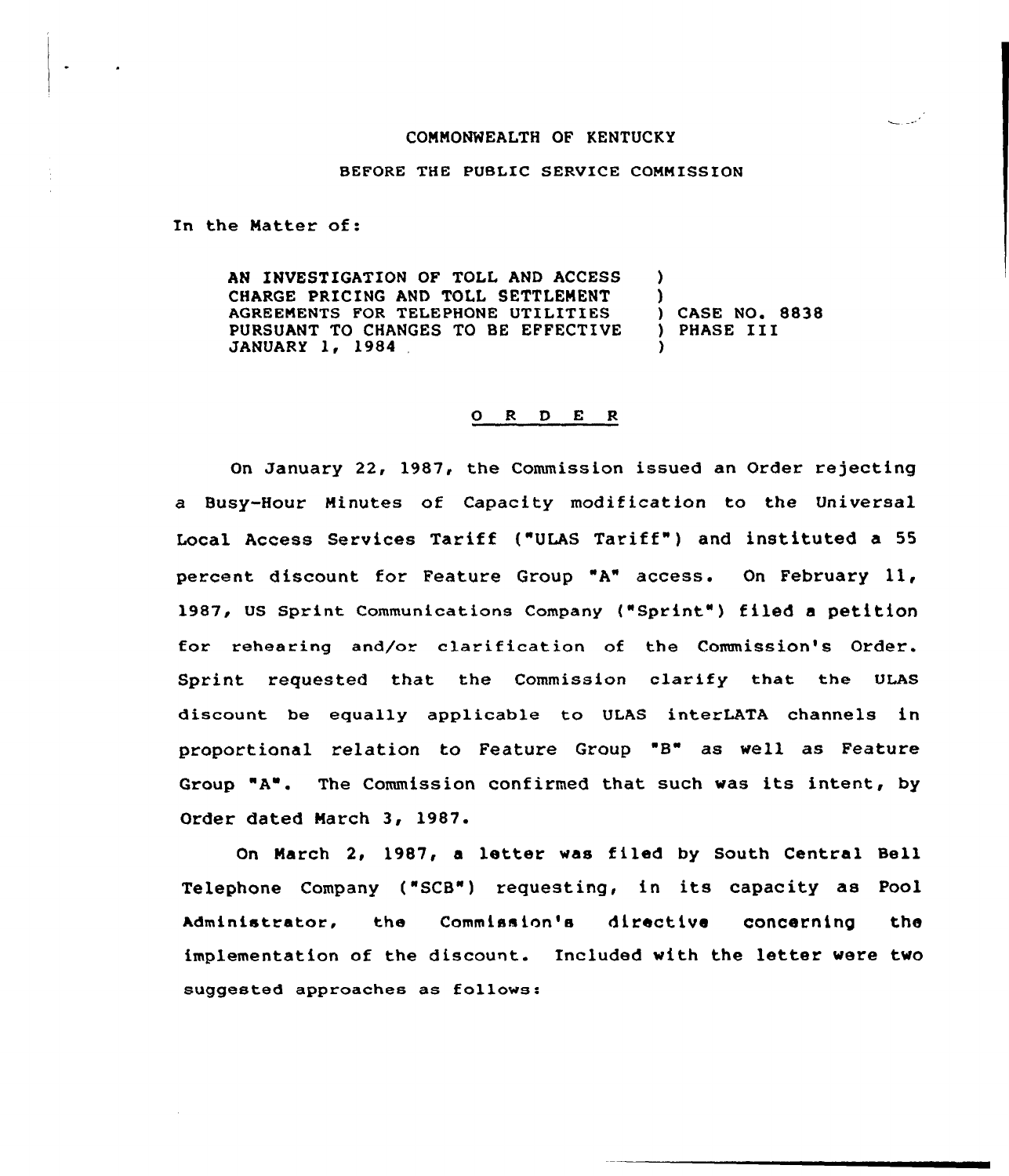Approach #1: Exclude 55 percent of the<br>intrastate interLATA customer billed minutes<br>associated with intrastate interLATA non-<br>premium billed access minutes from the calculation of the intrastate allocation.

Approach #2: Subtract 55 percent of<br>intrastate interLATA nonpremium access interLATA channels served by exchange carrier non-equal endiners served by exchange carrier non-equal<br>access offices, from the total channel assigned to intrastate interLATA for each individual interLATA carrier.

The Commission finds that neither approach completely reflects the intent of the January 22, 1987, Order, which was to apply the discount to the ULAS interLATA channels in the same proportion as nonpremium switched access occurs. Approach  $\sharp 1$ essentially reduces the intrastate jurisdictional allocator. However, since the reduction would be applied to both the intrastate billed minutes and the total billed minutes, it fails to reflect the full value of the discount. For instance, the discount would tend to disappear for a company with high intrastate usage. In addition, since the interLATA carriers do not bill their customers based on the type of access available, this approach would require the carriers to relate billed minutes to access minutes, since only access minutes are billed based on the type of access.

Although the language appears more reflective of the Commission's intent, Approach <sup>42</sup> is not practical since it would be difficult to relate "nonpremium access channels served by exchange carrier non-equal access offices" to the actual type of access available to the interLATA carrier's customer. For

 $-2-$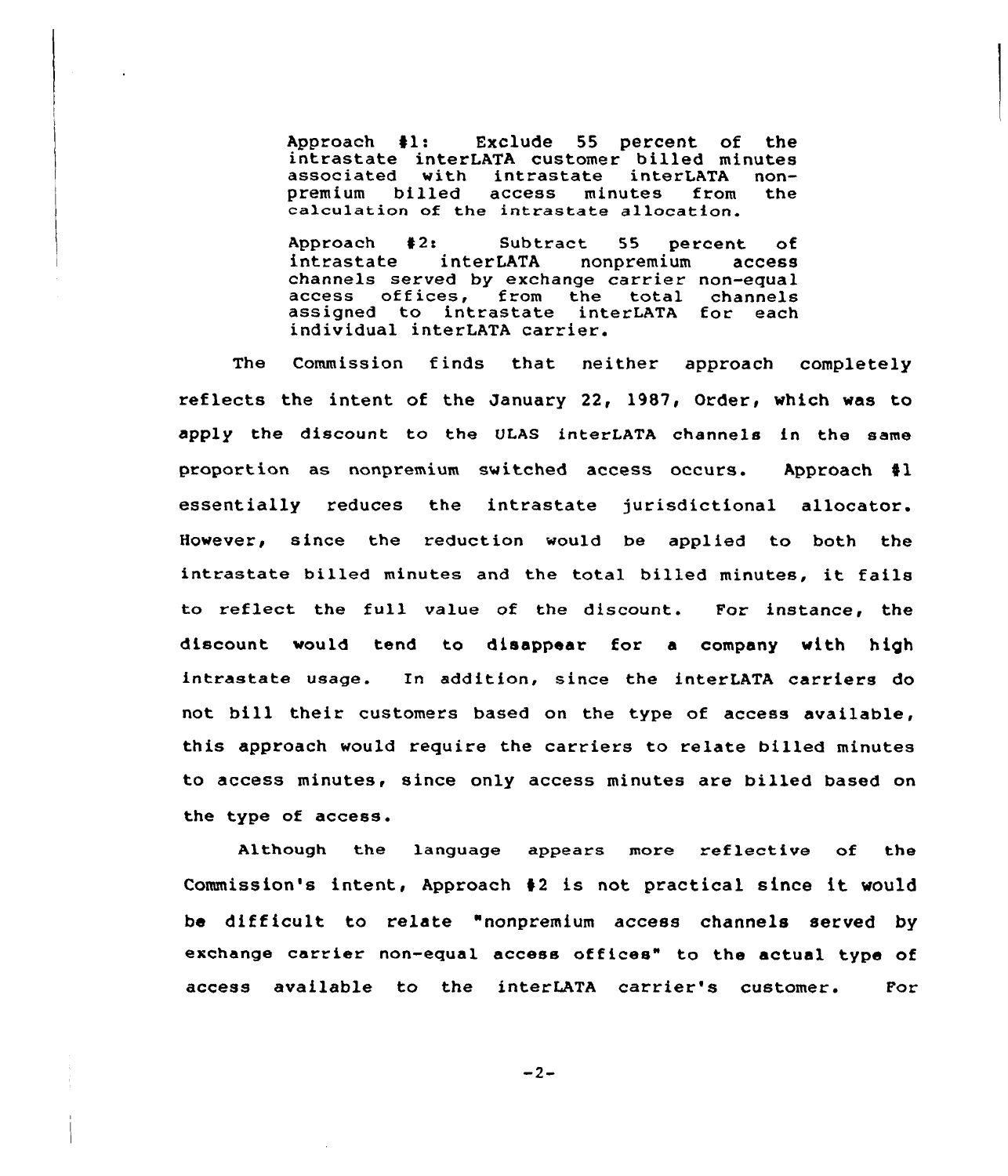exaaple, a call placed from a nonequal access office can conceivably be routed through an equal access office, at which point the call could enter the interLATA carrier's network. A strict interpretation of Approach <sup>42</sup> would result in no discount being applied to the channels associated with transmitting this call, although such would be the intent.

As previously stated, the Commission's intention is to apply a discount to the ULAS interLATA channels in the same proportion as nonpremium switched access occurs. The most logical interpretation of this is to develop a ratio using nonpremium intrastate interLATA switched access minutes in the numerator and total intrastate interLATA minutes in the denominator. These access minutes should be determined based upon access ordered and billed from the appropriate intrastate switched access tariff. This ratio should then be used to determine the portion of intrastate interLATA channels to which the discount would apply. The difficulty with this is the determination of "intrastate interLATA" access minutes, since the exchange carriers do not bill the interLATA carriers on this basis, and therefore interLATA usage cannot be distinguished from intraLATA usage. However, the customer billed minutes do reflect the jurisdictional usages. Since these minutes are already being used to distinguish intrastate channels from interstate channels, it is not difficult to use them to distinguish intrastate interLATA channels from intrastate intraLATA channels. The nonpremium ratio, as previously described should thon bo applied to the intrastate

 $-3-$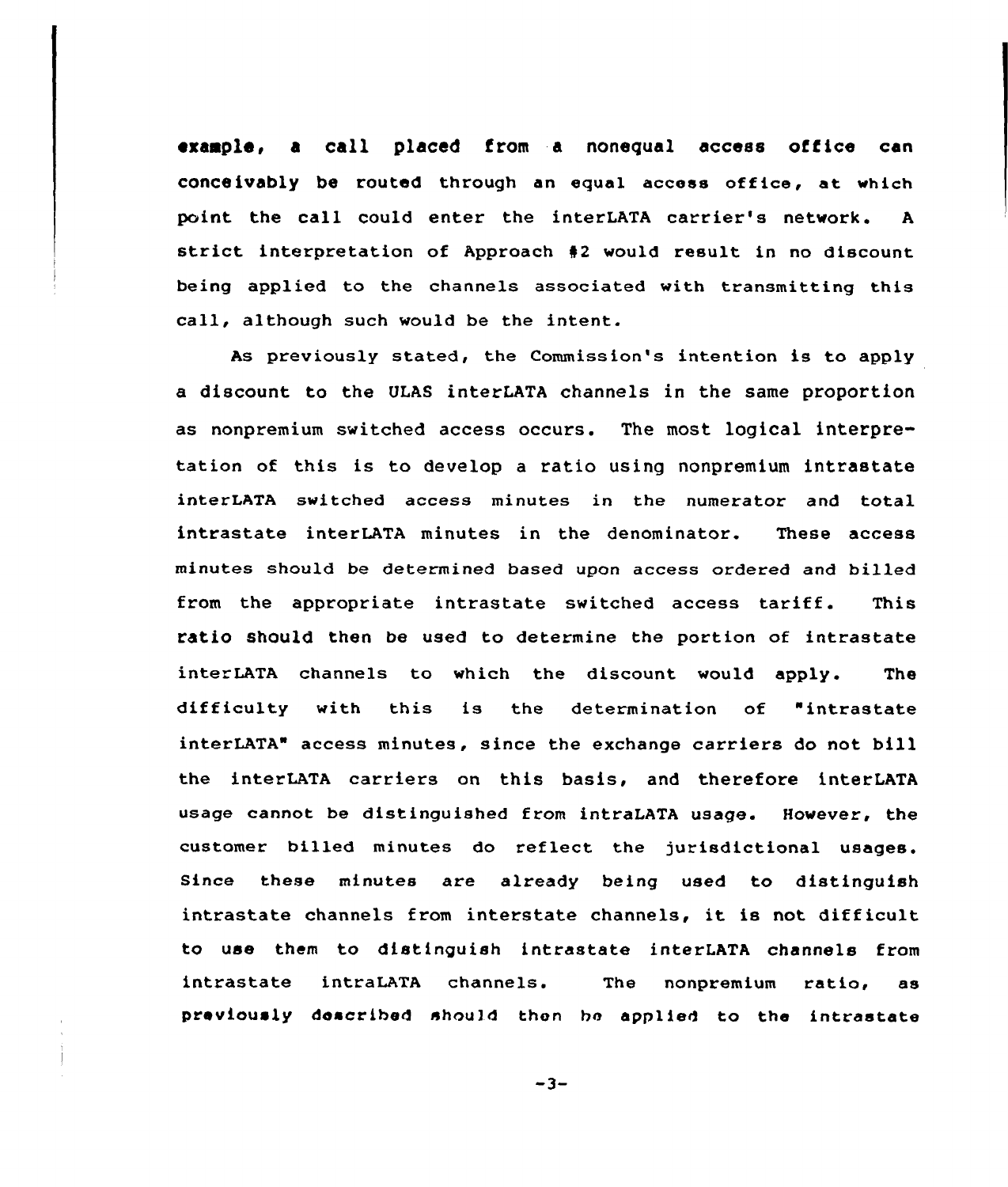interLATA channels to determine the number of channels to which the discount should apply. This procedure is outlined in Appendix A.

## FINDINGS AND ORDERS

The Commission, having considered the evidence of record and being advised, is of the opinion and finds that:

1. Neither of the approaches suggested by SCB adequately reflects the 55 percent discount to the ULAS intrastate interLATA channels.

2. The approach described in this Order and outlined in Appendix <sup>A</sup> more accurately reflects the 55 percent discount and should be implemented.

3. SCB should file revised ULAS tariffs to comply with the provisions of this Order.

IT IS THEREFORE ORDERED that:

1. SCB shall file <sup>a</sup> revised ULAS Tariff to implement the discount as described in this Order.

2. The interLATA carriers shall include premium and nonpremium intrastate switched access minutes in their ULAS reports.

 $-4-$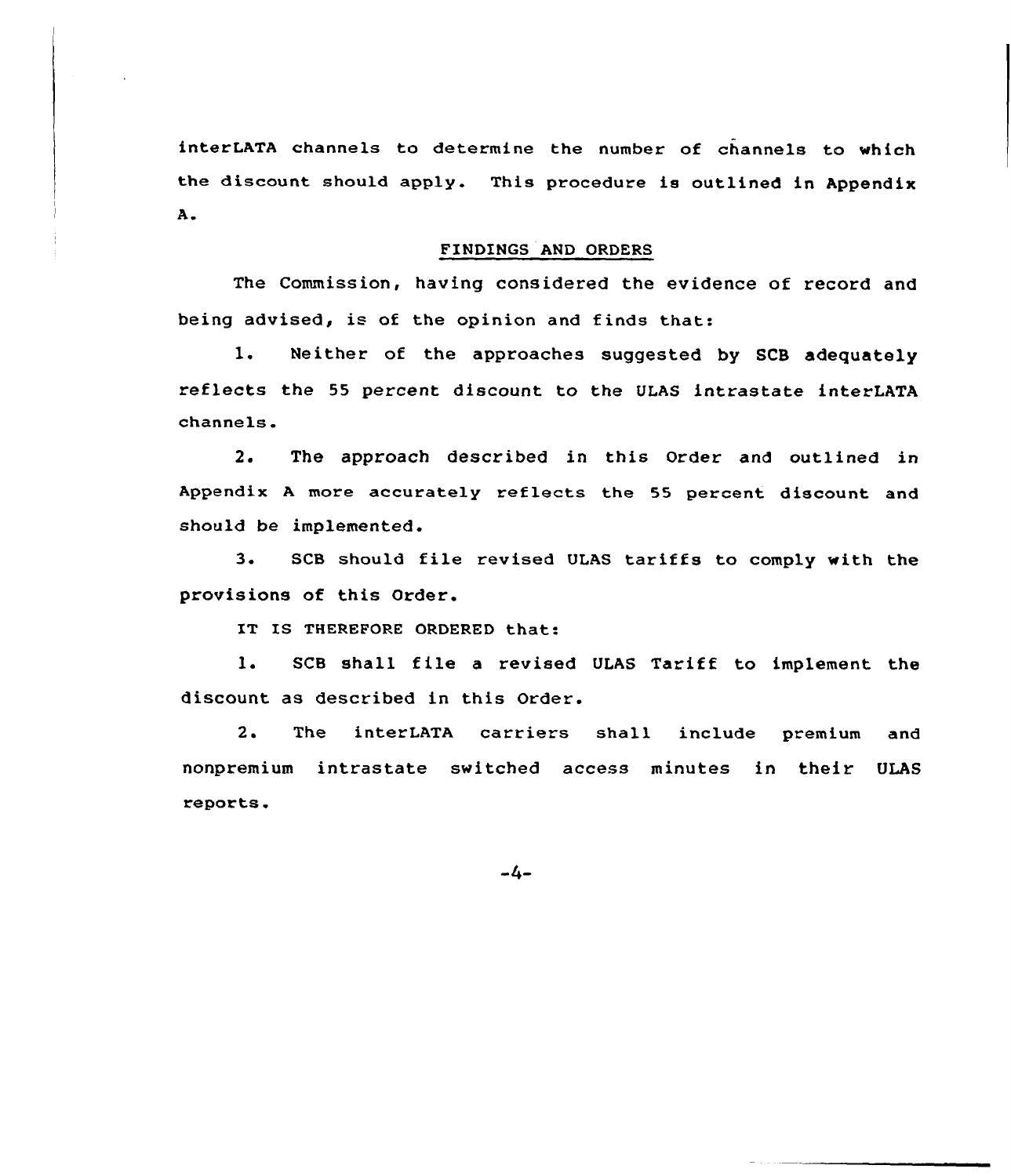Done at Prankfort, Kentucky, this 7th day oE May, 1987.

PUBLIC SERVICE COMMISSION

Chairman Vice Chairman

Contrassioner Williams

ATTEST:

Execut ive Director